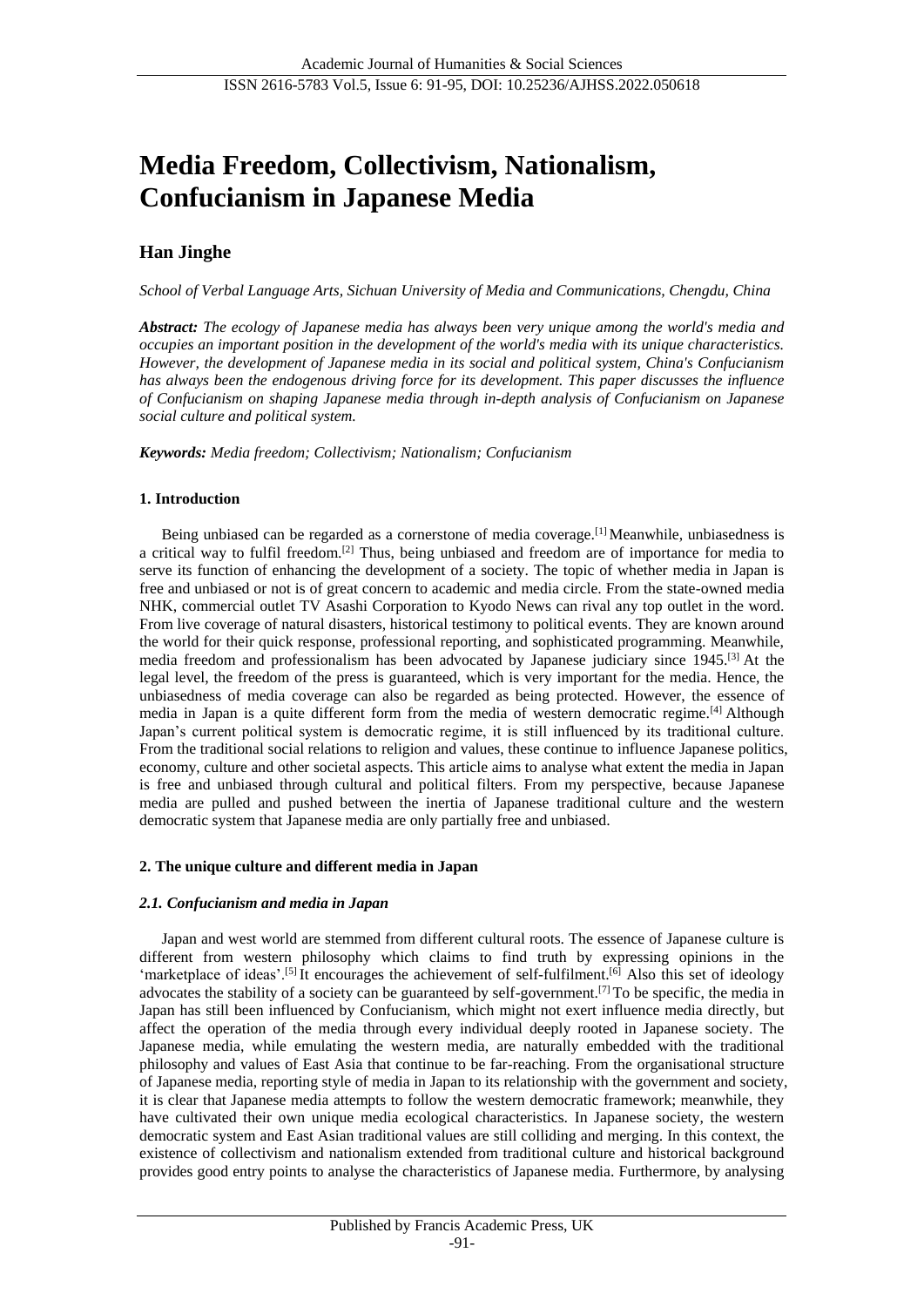the collectivism and nationalism in Japan, what extent the media in Japan is free and unbiased that can be partially illuminated.

#### *2.2. Collectivism and media in Japan*

According to Triandis, the definition of collectivism is a mode of a society which is composed of the close connection amongst individuals who think they belong to social groups; the memberships put collective interests in the first position rather than individual interest, also they advocate the importance of people's connection.[8] The deep-rooted collectivism of Japan is dominantly originated from Confucianism. As Confucius said: "let the prince be a prince, the minister a minister, the father a father and the son a son".<sup>[9]</sup> This set of value system not only appears in Japan but in other countries of East Asia are universal. Under this set of value system, law and contract do not seem to be the most important that maintain social stability, but rather the concept of the collectivism. The relationships between family, community and state, which depend on the ties between people, has long been the first position to stabilise Japanese society. People contribute to collective according to their corresponding hierarchy and status.

Benedict concluded that the cornerstone of Japanese family, social and state relations is their strong belief in the concept of the collective hierarchy, which is contrary to the emphasis of western democratic philosophy on individual and freedom.<sup>[10]</sup> Therefore, under the background of such traditional philosophy, Japanese media have different characteristics from western media. Such as Japanese value 'the firm as one family' (kigyo-ikka) and familistic management" (keiei kazokushugi).<sup>[11]</sup> Because of these social values, the mutual loyalty between employees and employers in Japan leads to the lifetime employment, which has fostered a strong self-identity of journalists with their media companies. It is undeniable that these beliefs can benefit the internal operation of the institution. However, it can limit the freedom of media. When there is a conflict between media interests and the truth, individuals will fall into the dilemma between professional ethics and moral ethics. Under the standards of collectivism, freedom of journalists is easy to be separated from the interests of the media and equated with individualism, which could be judged as selfish, and harmful to the collective in the Japanese context. According to Gudykunst and Nishida, this phenomenon is related to a famous saying in Japan, 'A protruding stake must be driven into the ground'.[12] Also, the seniority system significantly reduced the job mobility of media staffs, and it is difficult for them to find another job with the same salary. In other words, the freedom of journalists can be seen as limited. Most media staffs are often forced to compromise to the collective interests when facing such conflicts between being unbiased and collective interests. Therefore, the media cannot indeed be free and unbiased in Japan.

Collectivism not only affects individuals in the Japanese media but also has a profound impact on the formation of the Japanese media organisations so that influence the freedom and unbiasedness of media in Japan. A very typical example is the Kisha club that is a type of informal organisations run by journalists from specific mainstream news outlets, which play a pivotal role in the communication between the government's officials, law enforcement, large enterprises and other major media institutions. People from different backgrounds establish their social networks in the Kisha clubs; they collaborate and cooperate to achieve their goal. Moreover, the standards of Kisha clubs are based on social relationships or subjective judgment by a small group of people, not objective institutions. Besides, the process for applying to the Kisha club is not open and transparent. The freelance journalists, foreign journalists or journalists from tabloid are hardly allowed to join most of Kisha clubs which need certification of membership. For minor media, if they cannot join the Kisha clubs, which means it is quite difficult for them to obtain the first-hand information. The Kisha club, an exclusive organisation, established by the mainstream media and ruling elite, also displays the elitism developed from Japanese collectivism, which is the collectivism of a small number of people. Thus, the media's access to news resources is unequal and unfree for media.

Meanwhile, the relationships between Japanese media staff and massive politician and economic elites can be seen as very familiar.<sup>[13]</sup>It is widely accepted that the mainstream media also self-censor themselves when they are reporting news about a relevant politician and economic elites. To be specific, they have attempted to avoid the content that might be negative for the institutions and individuals with which they are closely associated. For ensuring that their relationships with the government, enterprises and political parties can maintain. Gibson depicts that mainstream media in Japan would rather like to propagandise the government's policies than be free and unbiased; also, they admit it is unnecessary to deliver information to society.<sup>[14]</sup> Such admission can be seen as the media's disappointment with government or the exhaustion of its passion for defending freedom and unbiasedness. Even though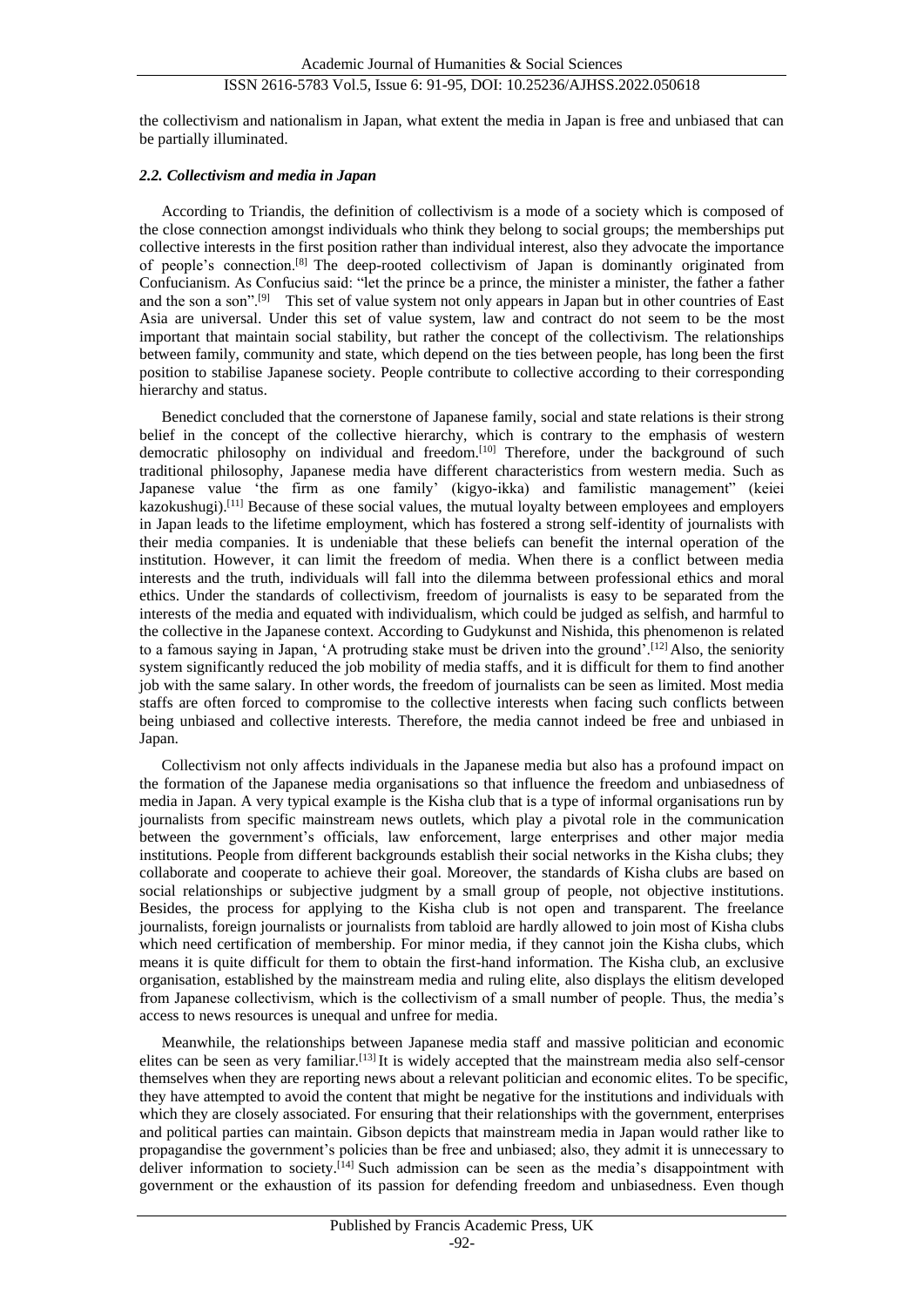Mainstream media enjoy the privilege of first-hand news source through the Kisha clubs, their freedom and unbiasedness are still limited. Pharr claims that organisational elements of media can undermine media independence.[15] Then, under the framework of such a special media organisation, the independence of the media cannot be guaranteed. Therefore, it is tough for the media to indeed remain free and unbiased in Japan.

Moreover, collectivism still has an impact on the freedom and unbiasedness of reporting content. According to Merrill, under the orientation of collectivism, the media will naturally do its best to promote the balance and stability of the society and hold people together instead of causing social conflicts or chaos.<sup>[16]</sup> It is undeniable that the positive media coverage contributes to the maintenance of national stability, the promotion of social solidarity and the increase of a collective cohesion. However, when the media coverage tries to highlight social harmony, such positive and optimistic reports are likely to pull the media from a free and unbiased position to a one-sided report to some extent. For instance, when comparing the reports of the earthquake in Kobe, Japan in 1995, it is observed that although the media from the two countries are both under the democratic regime; nonetheless, there are still differences between their news contents. Reid described that while the American media focused more on individual stories, such as the injuries and treatment of ordinary people, the Japanese media prefers to present broader scenarios, such as how the government organises rescue efficiently and effectively, and how societal institutions and citizens united together to overcome the disaster.<sup>[17]</sup> By such a comparison, it does not mean that the Japanese media should not emphasise unity and collectively. In such a particular period, as a part of a society, it is justifiable to encourage solidarity. However, when media contempt of individual suffering, which possibly implies the media is kidnapped by collectivism. Hence, when both the news media and the public are distorted by collectivism, it is reasonable to conclude that the media is no longer free and unbiased.

#### *2.3. Nationalism and media in Japan*

Besides, nationalism has also had a numerous influence on the freedom and unbiasedness of the Japanese media. According to Lawrence, nationalism is the universal expression of individual identification with society and its culture.<sup>[18]</sup> Nationalism is also a kind of development and extension of collectivism. In the history of Japanese society, the emperor had ever been the absolute leader of the country and nation. The emperors of Japan was long deified as a religious role in Japanese society until the end of World War II. The emperor once played a crucial role as a religious and political leader in triggering nationalism and thus manipulating society and the people. During the World War II, Japanese militarism launched the war in the name of the emperor. Nationalism still affects the aspect of Japan today. Although nowadays the Japanese emperor is only a symbol of the whole country and nation, does not have real political power. The emperors and the traditional Japanese culture still play an essential role in Japanese society.[19] For instance, The Shintoism still profoundly exerts impact on contemporary Japanese society Especially for the Japanese media, nationalism to some extent regulates the boundaries and moral standards of Japanese media coverage. The Japanese media has always been prudent in its coverage of the royal family. While a cultural taboo of criticising the royal family has been gradually fading after the death of Showa emperor, this traditional cultural taboo continues to influence the Japanese media.[20] Notably, at the time of emperor's death or princess's wedding, the Japanese media would turn into reporting with one voice and directly or indirectly guide the public to mourn or celebrate. Furthermore, during the traditional festivals or important state affairs, the media also tend to highlight the emperor as a glorious symbol of the nation; which can be seen as one of the causes of Japanese nationalism, but also the result of Japanese nationalism. Such uncritical reporting is more likely to be influenced by self-regulation under the influence of nationalism than by selfcensorship. It is possible for the media to assume that the image of the emperor is consistent with that of the nation, and they have to avoid news that tarnishes the emperor's image. This self-regulation also curtails the freedom of the Japanese media. Also, Japanese nationalism emphasises the unity of the nation and the purity of the royal blood. Such different reports confirm that nationalism still affects the Japanese media, and also show that the Japanese media is biased in their reports on the Japanese royal family. Under the influence of nationalism, Japanese media is possibly hard to be free and unbiased.

The influence of collectivism and nationalism serve the function of shaping the Japanese media, from the media practitioners to the organisation of the media to the way of media reporting. In the context of Japanese culture, collective interests are above all else. When collective interests conflict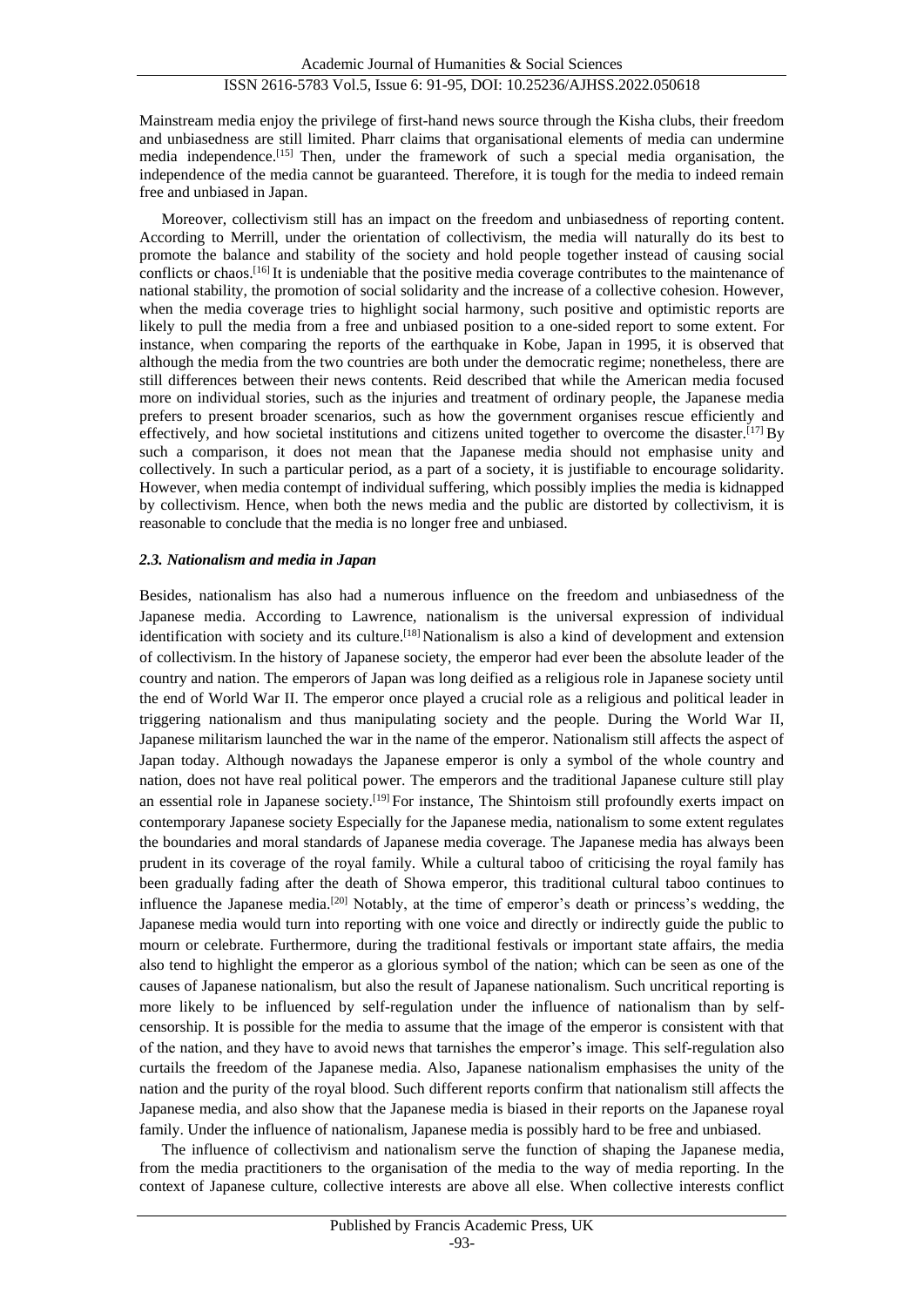with media principles, the former always takes precedence. Unlike in the United States, where the media or news plays a fourth estate role, the Japanese media seem to like to remain subordinate to Japan's political economic and cultural entities. Thus, it is tough for the media to be exactly free and unbiased in Japan.

#### **3. The protection of the constitution**

Although the traditional philosophies have influenced the Japanese media for a long time, it is still theoretically free. Japanese society has long attached importance to the independence of the media. A century ago, the Meiji constitution stated that all Japanese deserves the freedom of speech, writing and publishing, also the freedom of association and assembly within the law. The contemporary Japanese constitution also emphases that 'Freedom of assembly an association, as well as speech, press and all other forms of expression, are guaranteed'.[21] To be comparable with the statement of the Meiji constitution, the new statement fro significantly promotes the free development of the Japanese media. Although the disadvantages of Kisha clubs have been analysed above, the media organisations can be united as a counterbalance to the government and defend the media freedom in the account of the regulations of the constitution. The media can work more efficiently and effectively through Kisha club; when a media organisation reports in a biased way, other media can supervise and provide suggestions. thus ensuring the unbiasedness of the media. By doing so, the media can serve the function of supervising government more efficiently. For example, the media played a vital role in exposing the corruption of Ichirō Ozawa and Seiji Maehara by cooperating with other media organisations and social institutions.

It is also based on the statement of freedom of speech and freedom of publication in the constitution, Asahi Shimbun can bravely stand up and reveal the truth when reporting the Korean comfort women issue, NHK produced a documentary to uncover the biological and chemical weapons research of Japanese unit 731 in northeast China. Although these practices are sometimes met with resistance from the Japanese government. The media have the right to express a different stance due to the framework of the constitution. Therefore, under the regulation of the constitution, media are possible to be free and unbiased.

#### **4. Conclusion**

To be conclude, Japanese media has developed a unique media structure and media culture between traditional culture and democratic system. On the one hand, under the framework of democracy and legal system, Japanese media plays the role of government watchdog to supervise the better operation of the government and promote the development of society. On the other hand, traditional East Asian philosophy still influences every individual, thus shaping the characteristics of the unique Japanese media. Collectivism has more shaped the organization structure and operation mode of media, while nationalism has more influenced the relationship between media and society and politics. Through the analysis of Japanese media, it is easy to see that the composition of a media is often complicated, and there are various factors affecting the freedom and justice of the media. Therefore, it is difficult to say in which country the press is completely free and unrestricted. They are free and unbiased towards the media. Because of the combined influence of traditional East Asian philosophy and western democracy, the media in Japan still are developing on its own unique way.

#### *References*

*[1] Lichtenberg, J. (1996), 'In Defence of Objectivity Revisited', in J. Curran and Michael Gurevitch (eds.), Mass Media and Society, London, New York, Sydney, Auckland: Arnold, pp. 225–42. [2] Tyranny, O., (2017). Twenty lessons from the twentieth century. Timothy Snyder. New York: Tim Duggan Books.*

*[3] Heuvel, J.V. and Dennis, E.E., (1993). The unfolding lotus: East Asia's changing media: a report of the Freedom Forum Media Studies Center at Columbia University in the City of New York. The Center. [4] Betty H. Winfield, Takeya Mizuno & Christopher E. Beaudoin (2000) Confucianism, Collectivism and Constitutions: Press Systems in China and Japan. Communication Law and Policy [online]. 5 (3), 323-347. [Viewed 27 May 2022]. Available from: doi: 10.1207/S15326926CLP0503\_2 [5] Bar-Gill, O. and Parchomovsky, G., (2005). A Marketplace for Idea. Tex. L. Rev., 84, p.395.*